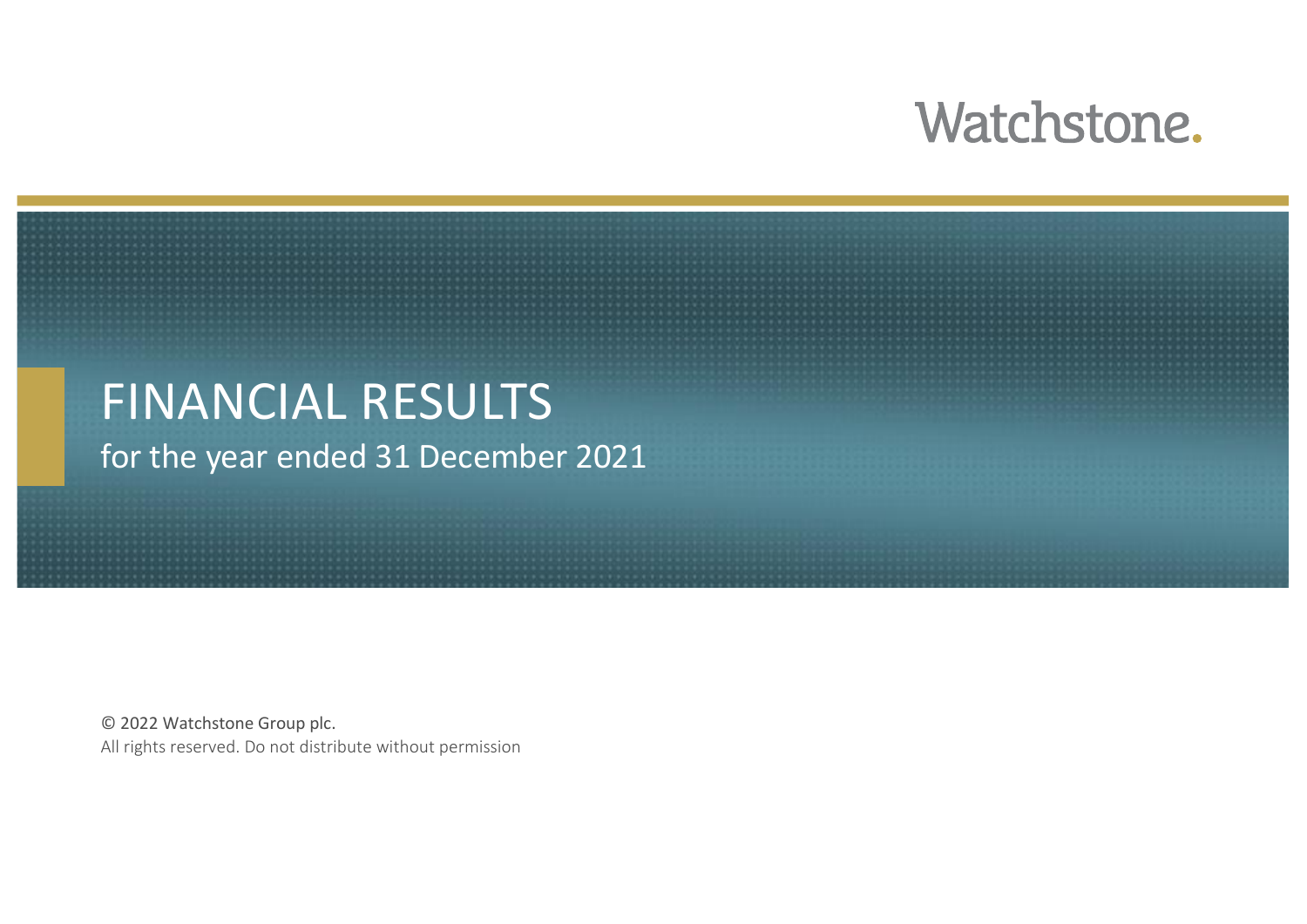#### **Contents**

#### **Key summary**

Consolidated Income Statement

Profit after tax bridge from 2020 to 2021

Analysis of Balance sheet

Cash Flow

Provisions

Ongoing actions and plans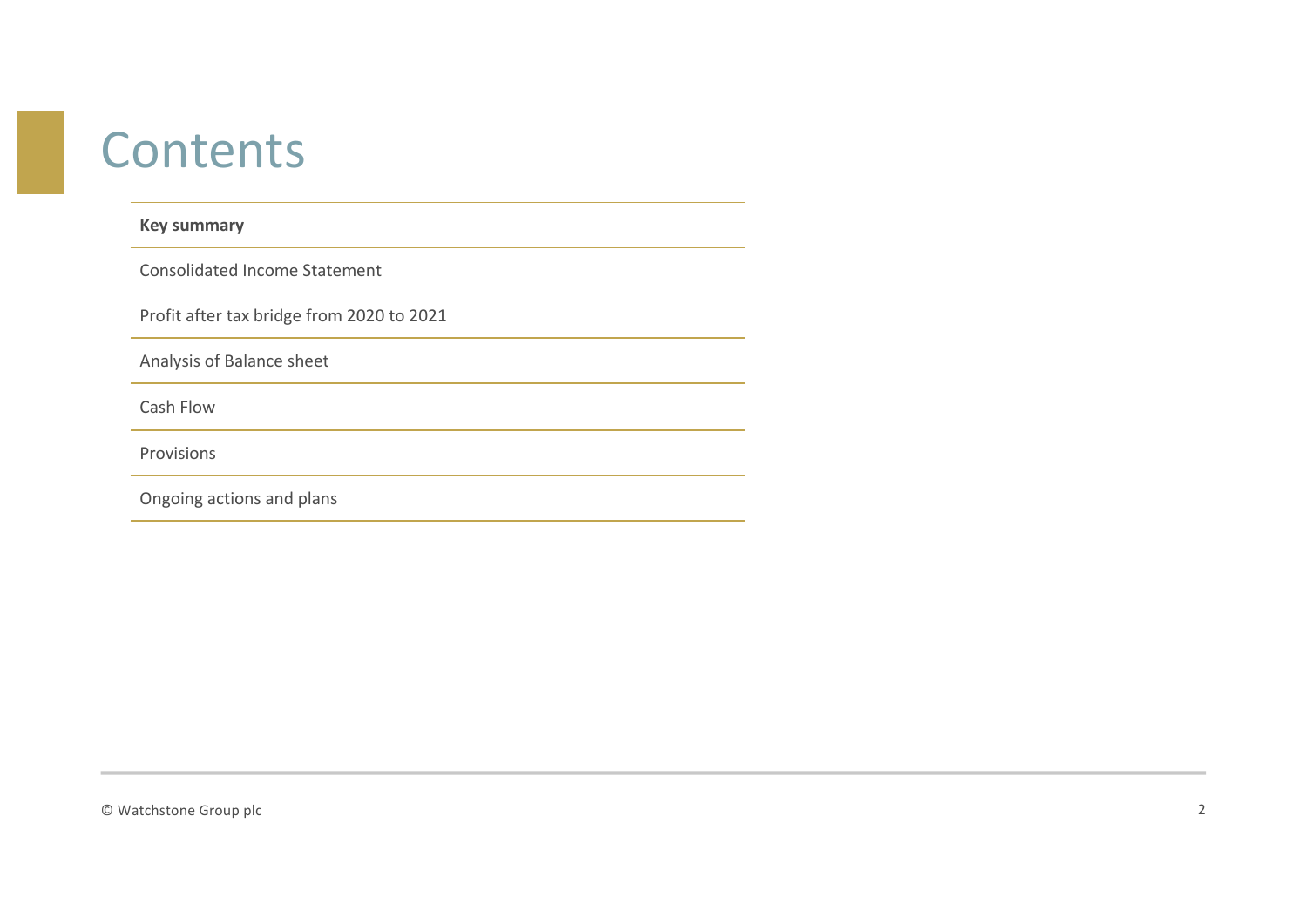### Key summary

- Total loss after tax of £3.6m (2020: Profit of £7.7m)
- Group operating loss of £3.7m (2020: £1.4m)
- Group net assets of £13.5m representing approximately 29 pence per share
- § Group cash and amounts held in escrow at 31 December 2021 of £14.8m (£12.9m as at 24 May 2022 including term deposits.)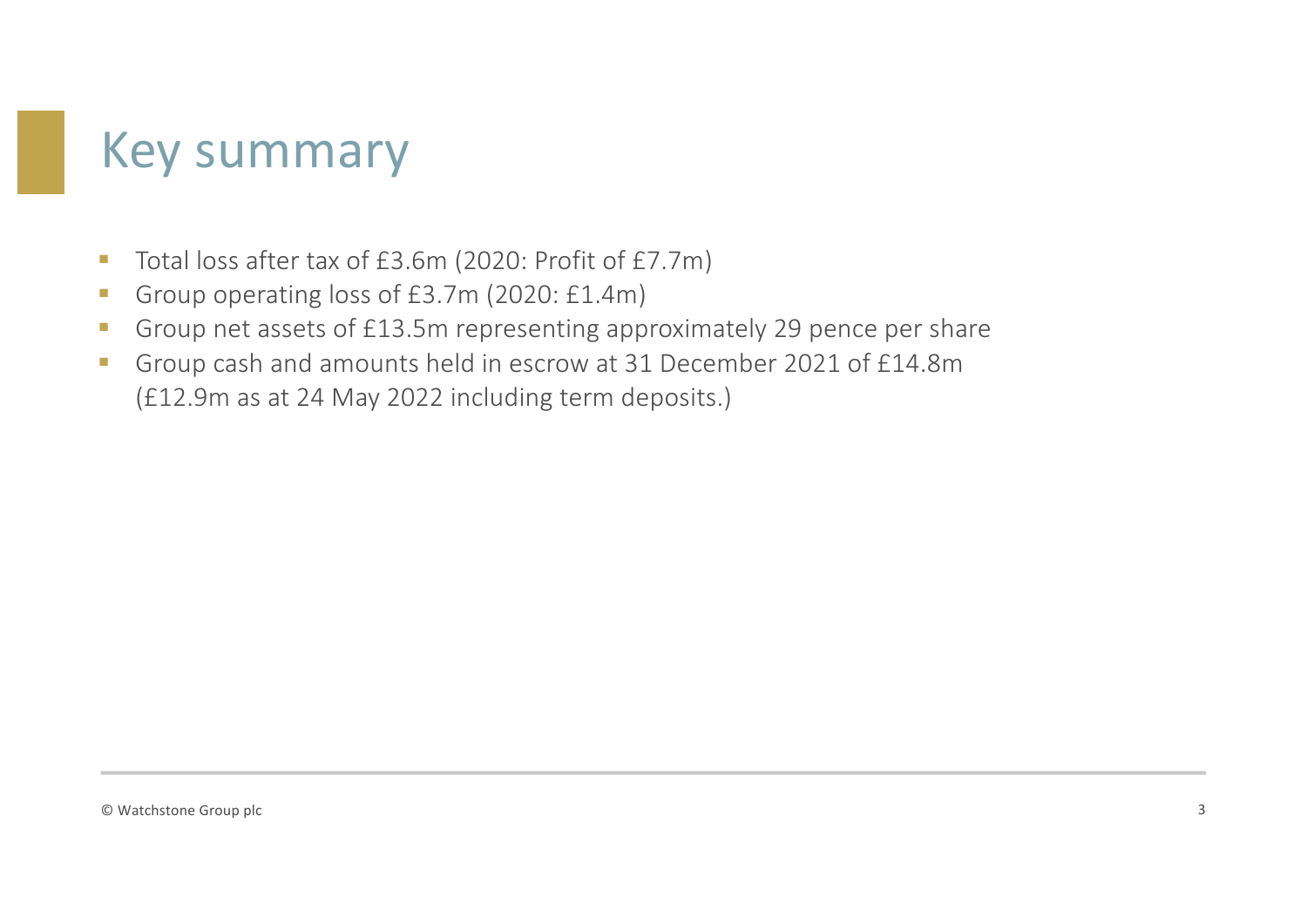## Consolidated Income Statement

| for the year ended 31 December                                 | 2021<br><b>Total</b> | 2020<br><b>Total</b> |
|----------------------------------------------------------------|----------------------|----------------------|
|                                                                | f'm                  | f'm                  |
| Administrative expenses                                        | (3.7)                | (1.4)                |
| <b>Group operating loss</b>                                    | (3.7)                | (1.4)                |
| Net finance income                                             |                      | 0.2                  |
| Loss before taxation                                           | (3.7)                | (1.2)                |
| Taxation                                                       |                      |                      |
| Loss after taxation for the year from continuing<br>operations | (3.7)                | (1.2)                |
| Net gain on disposal of discontinued operations                |                      | 10.3                 |
| Profit/(loss) for the year from discontinued<br>operations     | 0.1                  | (1.4)                |
| (Loss)/profit after taxation for the year                      | 3.6                  | 7.7                  |

#### **NOTES**

- Legal costs where we are the claimant are included within administrative expenses as incurred
- No assets are recognised in respect of actual or potential litigation
- Discontinued operations and gain on disposal during 2020 relates to the disposal of ingenie and Healthcare Services.

• Roundings have been left uncorrected throughout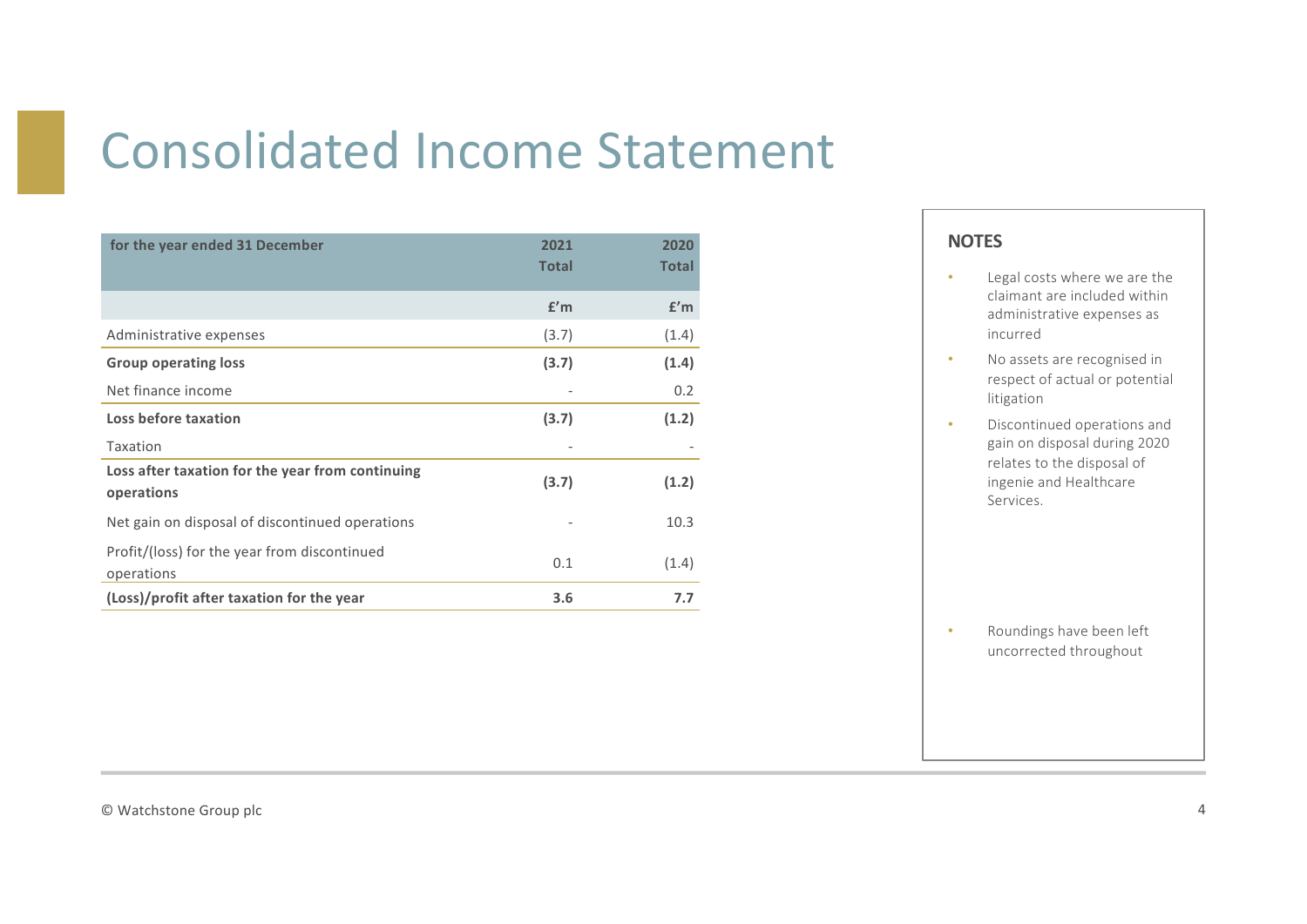#### Profit after tax bridge from 2020 to 2021

|                                                                     | f'm    | f'm   |
|---------------------------------------------------------------------|--------|-------|
| 2020 profit after tax                                               |        | 7.7   |
| <b>Continuing operations</b>                                        |        |       |
| Higher loss before tax                                              |        | (2.5) |
| <b>Discontinued operations</b>                                      |        |       |
| 2020 profit on sale not recurring                                   | (10.3) |       |
| Cessation of losses/improved result from discontinued<br>businesses | 1.5    |       |
|                                                                     |        | (8.8) |
| 2021 profit after tax                                               |        | 3.6   |

© Watchstone Group plc 5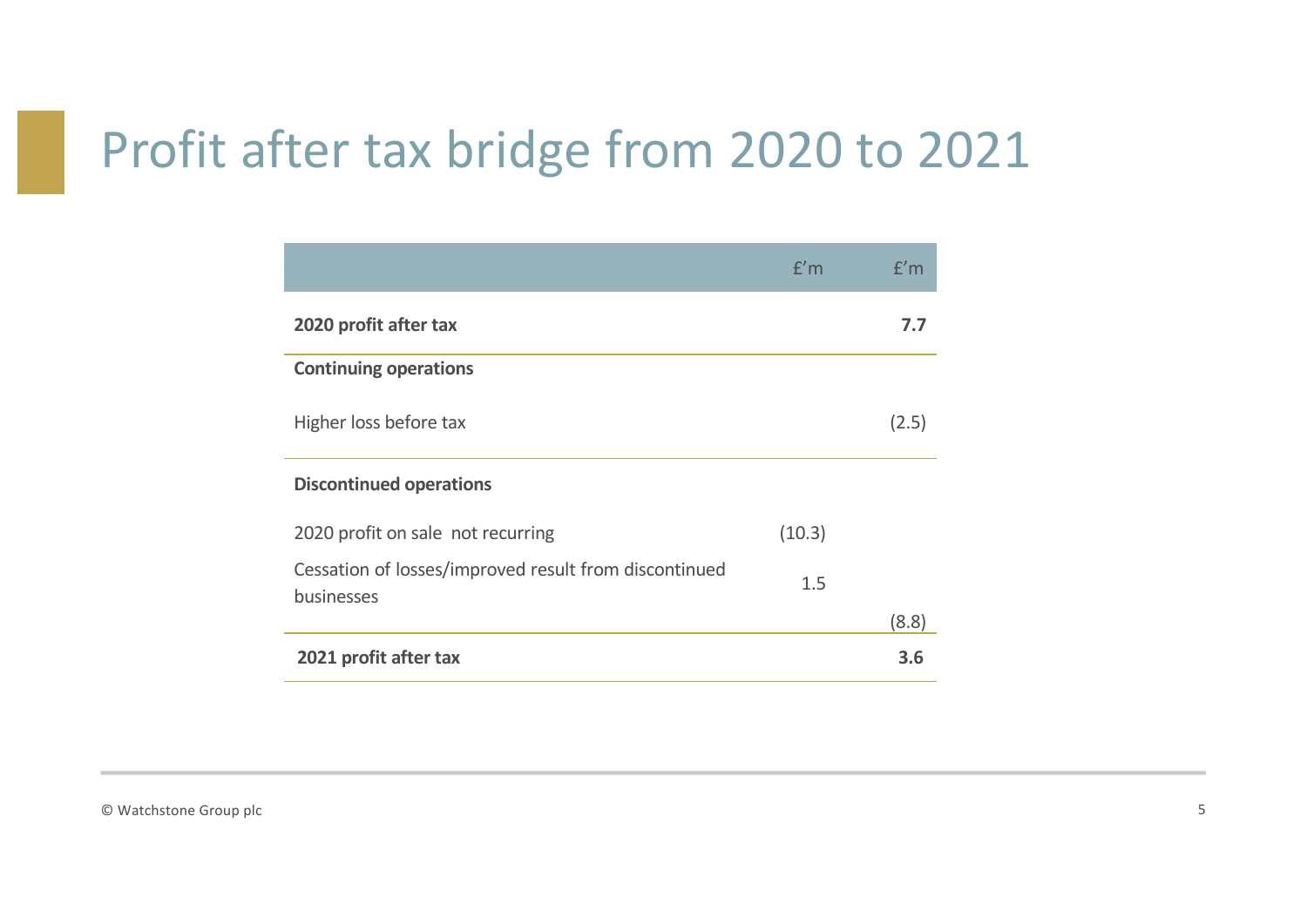#### Analysis of Balance Sheet Assets/liabilities by proximity to cash

| as at 31 December        | 2021 | 2020 |
|--------------------------|------|------|
|                          | f'm  | f'm  |
| Cash                     | 13.0 | 16.7 |
| Other net current assets | 0.5  | 0.4  |
| <b>Net assets</b>        | 13.5 | 17.1 |

| <b>NOTES</b>                                                            |
|-------------------------------------------------------------------------|
| Other net current assets includes £1.8m<br>held in escrow (2020: £1.8). |
| Included in liabilities are provisions of<br>£0.1m (2020: £0.3m.)       |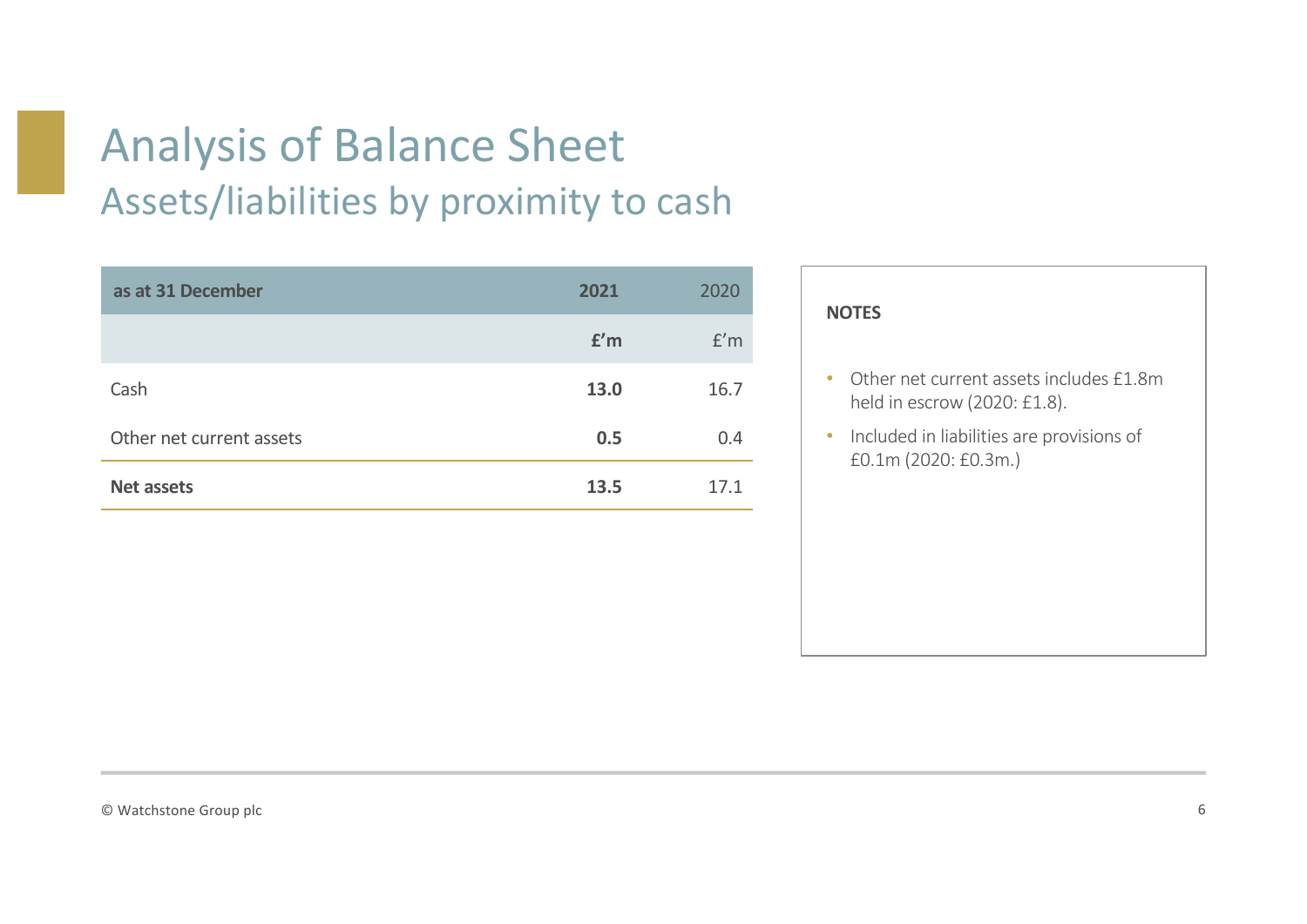# Cash Flow

| for the year ended 31 December             | 2021  | 2020   |
|--------------------------------------------|-------|--------|
|                                            | £m    | £m     |
| Net cash used by operating activities      | (3.7) | (6.3)  |
| Net cash generated by investing activities |       | 35.4   |
| Net cash used in financing activities      |       | (69.6) |
| Net decrease in cash                       | (3.7) | (40.5) |
| Cash at the end of the year                | 13.0  | 16.7   |

#### **NOTE**

- Net cash generated by investing activities during 2020 includes £15.0m more maturing from term deposits than was invested. There were no amounts on Term Deposit at 31 December 2021 or 2020.
- Cash used in financing activities during 2020 includes £68.9m return of capital. This was nil in 2021.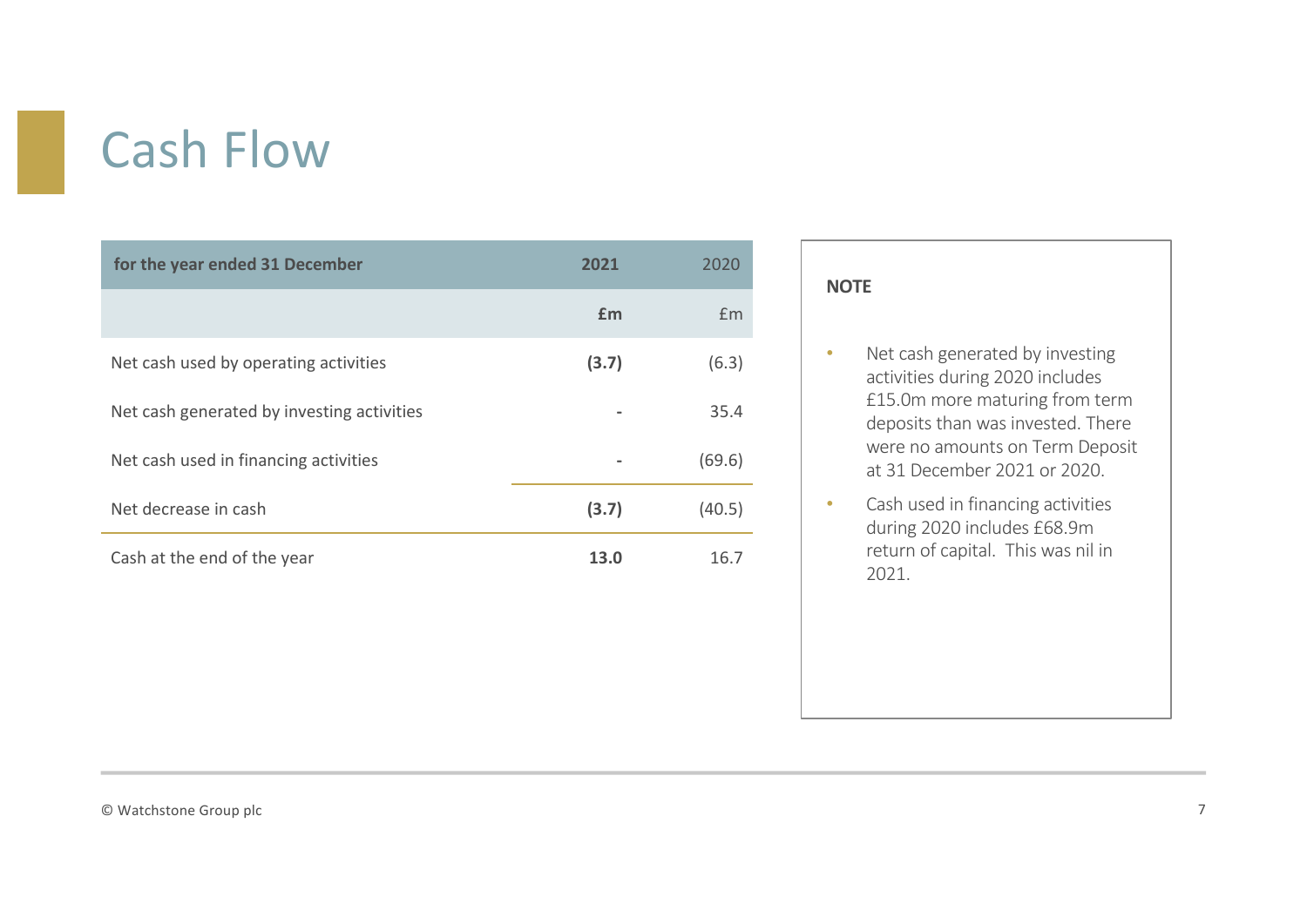### Provisions

| f'm                          | <b>Legal</b><br>disputes | <b>Onerous</b><br>contracts | <b>Total</b> |
|------------------------------|--------------------------|-----------------------------|--------------|
| At 1 January 2021            | 0.2                      | 0.1                         | 0.3          |
| <b>Additional provisions</b> | 0.1                      |                             | 0.1          |
| Unused amounts released      | (0.2)                    | (0.1)                       | (0.3)        |
| At 31 December 2021          | 0.1                      |                             | 0.1          |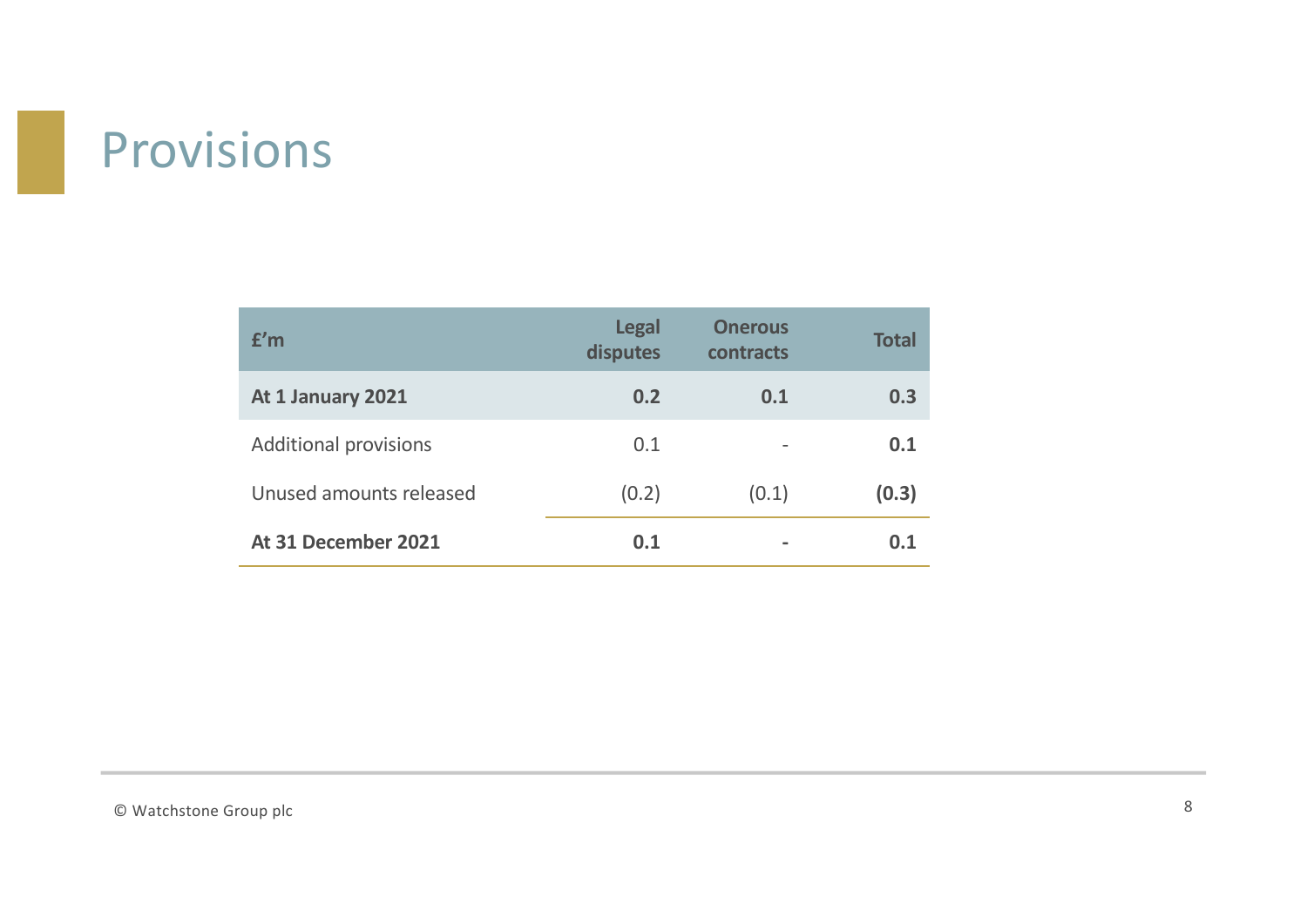## Ongoing actions and plans

- Pursue and develop litigation assets in the best interests of shareholders
- Manage cash and other assets with care and prudence
- Return of cash to shareholders
- **Operate with strong corporate governance**